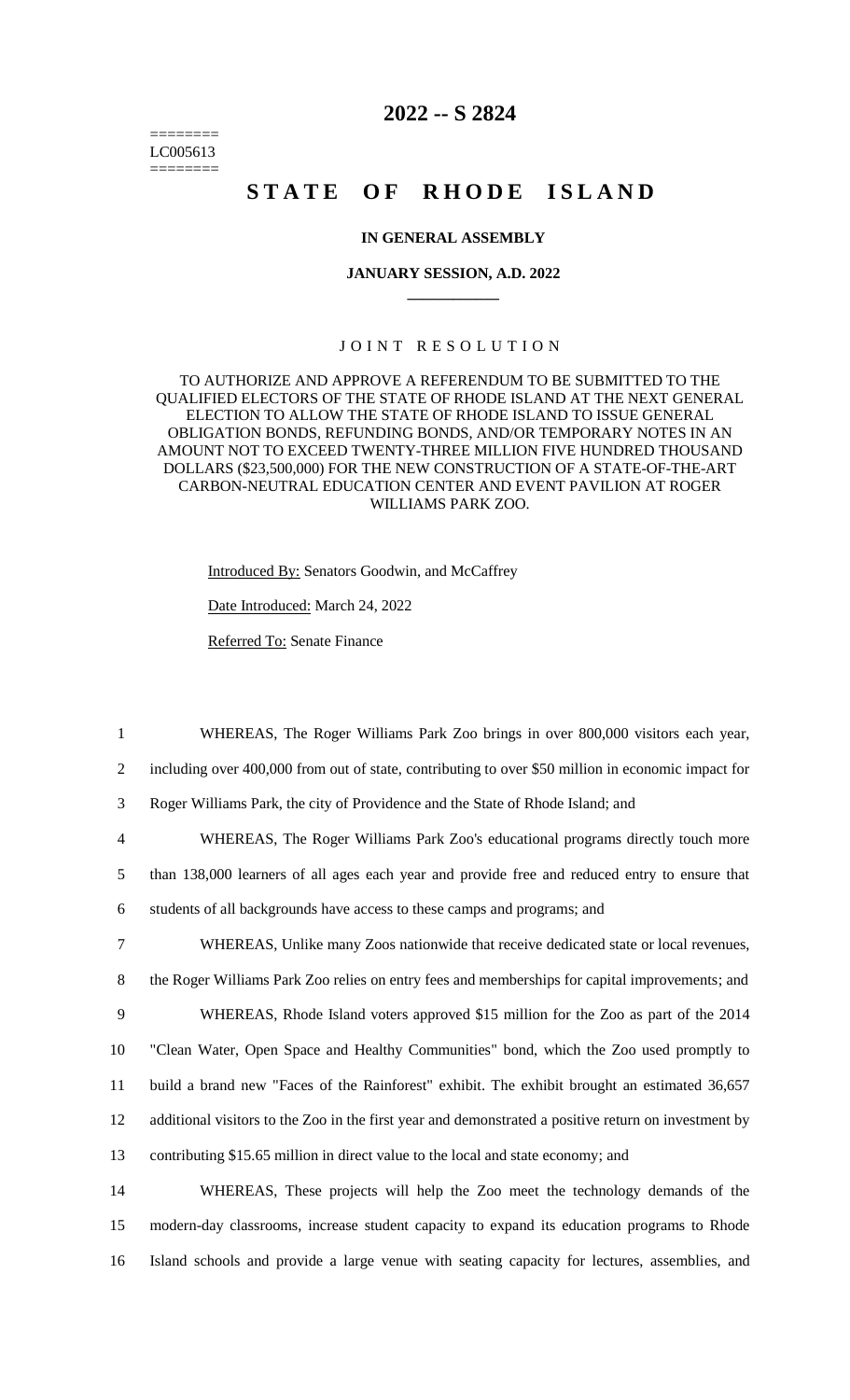artistic performances. Both projects will improve access and further contribute to the Zoo's positive economic impacts on Roger Williams Park, the city of Providence and all of Rhode Island; now, therefore be it

 RESOLVED, There shall be submitted to the qualified electors of the State of Rhode Island at the next general election for their approval the following referendum question:

 "Shall the action of the general assembly, by an act passed at the 2022 legislative session, authorizing the issuance of bonds, refunding bonds, and temporary notes of the State of Rhode Island for the capital project and in the amount with respect to the project listed below be approved, and the issuance of bonds, refunding bonds, and temporary notes authorized in accordance with the provisions of said act?"

 Approval of this question will allow the State of Rhode Island to issue general obligation bonds, refunding bonds, and/or temporary notes in an amount not to exceed twenty-three million five hundred thousand dollars (\$23,500,000) for the new construction of a state-of-the-art carbon-neutral education center and event pavilion at Roger Williams Park Zoo; and be it further

 RESOLVED, That the said proposition of amendment shall be submitted to the electors for their approval or rejection at the next statewide general election. The voting places in the several cities and towns shall be kept open during the hours required by law for voting therein for general officers of the state; and be it further

 RESOLVED, That the Secretary of State shall cause the said proposition of amendment to be published as a part of this resolution in the newspapers of the state prior to the date of the said meetings of the said electors; and the said proposition shall be inserted in the warrants or notices to be issued previous to said meetings of the electors for the purpose of warning the town, ward, or district meetings, and said proposition shall be read by the town, city, ward, or district meetings to be held as aforesaid; and be it further

 RESOLVED, That the town, city, ward, and district meetings to be held as aforesaid shall be warned, and the list of voters shall be canvassed and made up, and the said town, ward, and district meetings shall be conducted in the same manner as now provided by law for the town, city, ward, and district meetings for the election of general officers of the state.

======== LC005613 ========